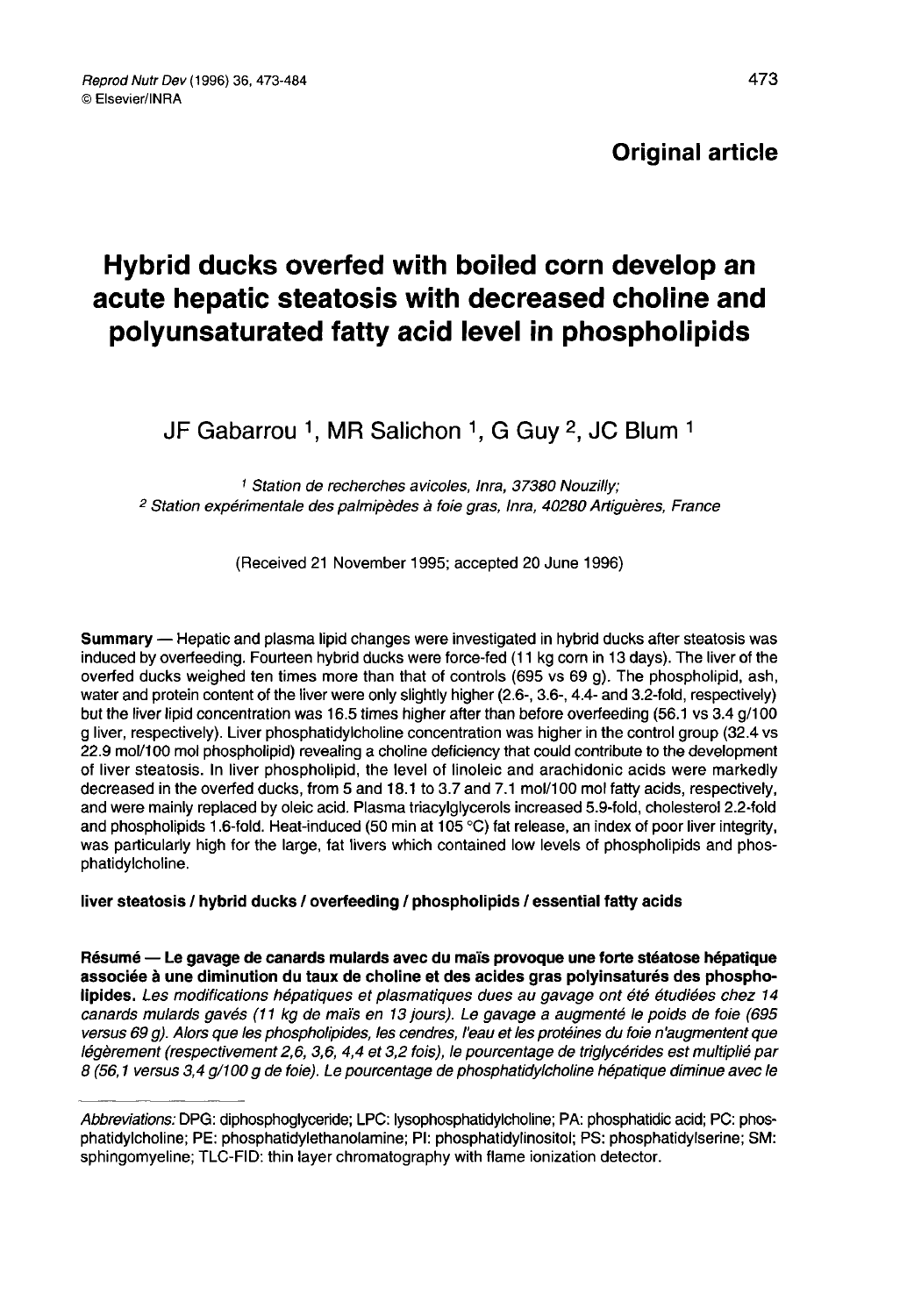JF Gabarrou et al<br>gavage (32,4 versus 22,9 mol/100 mol de phospholipides), suggérant une déficience en choline qui pourrait contribuer à la stéatose hépatique. Les taux d'acide linoléique et arachidonique des phospholipides hépatiques sont considérablement diminués (de 5,0 et 18,1 à 3,7 et 7,1 mol/100 mol acides gras) et pratiquement remplacés par de l'acide oléique chez les animaux gavés. Les triglycérides, le cholestérol et les phospholipides plasmatiques sont multipliés respectivement par5,9, 2,2 et 1,6. Le taux de fonte (pertes de lipides après chauffage pendant 50 minutes à 105 ° C) est un critère de faible intégrité cellulaire et de mauvaise qualité technologique du foie gras. Il est élevé pour les foies gros et gras contenant peu de phospholipides et de phosphatidylcholine.

stéatose hépatique / canard mulard / gavage / phospholipides / acides gras essentiels

#### INTRODUCTION

The fatty liver or *foie gras* obtained by overfeeding geese and ducks is a unique model for nutritional steatosis. Force-feeding a hyperenergetic, hypercarbohydrate diet  $(99\% \text{ corn} + 0.5\% \text{ NaCl} + 0.5\% \text{ goose fat})$ turns a normal liver (weighing less than 100 g) into a fatty liver (400 to 1 000 g) in less than 3 weeks. A few studies have been carried out on the mule hybrid duck (Auvergne, 1992; Salichon et al, 1994), which is now commonly used for *foie gras* production. Studies carried out in geese and the muscovy duck have demonstrated that most of the lipid accumulated in the liver is triacylglycerol (Leclercq et al, 1968; Blum et al, 1990; Baudonnet-Lenfant et al, 1991). Protein, water and phospholipids are proportionally reduced, but their total amounts in the liver are increased. In geese, it appears that triacylglycerols are actively synthesized from carbohydrates within the liver and partly released into blood in the form of very low density lipoproteins (VLDL). In spite of the increase in blood VLDL levels and very active triacylglycerol transport resulting in peripheral fatness (Rousselot-Paillet et al, 1992), synthesis of VLDL by the liver appears insufficient to prevent steatosis (Hermier et al, 1991; Salichon et al, 1991).

It was also observed that the fat release during the exposure of the dissected liver to heat (50 min at 105 °C), an index of poor liver integrity currently used in grading foie gras, was high for large livers. In geese, a significant negative correlation  $(r=-0.7)$ was found between fat release and liver phospholipid contents (Blum et al, 1990).

Phospholipids of cell membranes and their fatty acid composition are related to membrane fluidity (Kinsella, 1991). Phospholipids are also needed for triacylglycerol transport in VLDL and may be involved in liver integrity. The present experiment was carried out to determine the lipid characteristics of liver steatosis in hybrid ducks, with particular emphasis on phospholipids in relation to heat-induced fat release. The fatty acid composition of total liver phospholipids was also determined.

# MATERIALS AND METHODS

# Animals and diets

One-day-old male hybrid ducks (male muscovy duck x female common duck) of commercial origin (Sepalm, 40250 Mugron, France) were raised according to Rousselot et al (1992). From day 1 to 12 weeks of age, the ducks were fed on a series of diets (table I). The implementation of the experimental protocol was registered with the French Institutional Animal Care Committee (Agricultural Ministry, Animal Health and Protection Bureau). The ducks were given free access to these diets until 6 weeks of age; thereafter, they were restricted to a meal of 250 g once a day between days 43 and 63, and of 220 g/day between days 64 and 74. This was ingested in one single meal, very quickly in the late stages (approximately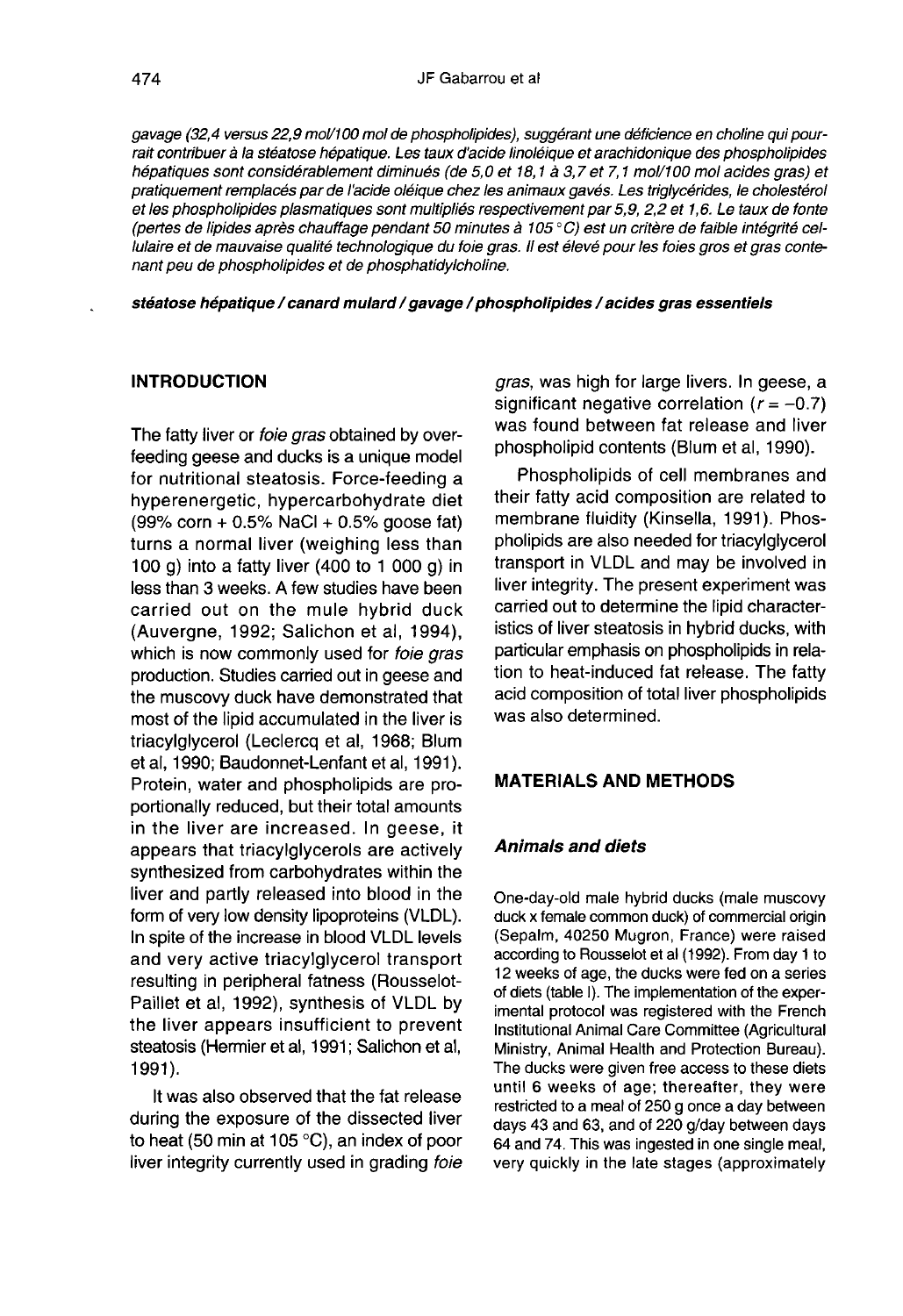| Ingredient                   | 0 to 1 week<br>(ad libitum) | (AL then R) <sup>1</sup> | 1 to 10 weeks 10 to 12 weeks<br>(R then AL) $^1$ | 12 to 14 weeks<br>(Force-fed) |
|------------------------------|-----------------------------|--------------------------|--------------------------------------------------|-------------------------------|
| Wheat                        | 100                         | 100                      | 100                                              |                               |
| Corn                         | 544                         | 403                      | 420                                              | 990                           |
| Barley                       |                             | 100                      |                                                  |                               |
| Pea                          |                             | 23.8                     | 100                                              |                               |
| Soybean meal                 | 238                         | 187                      | 71                                               |                               |
| Sunflower meal               | 25                          | 30                       | 60                                               |                               |
| Corn distillers              | 22                          | 25                       | 50                                               |                               |
| Wheat bran                   |                             | 20                       | 60                                               |                               |
| Alfalfa meal                 | 5                           | 40                       | 59                                               |                               |
| Meat meal                    | 40                          | 20                       | 13.8                                             |                               |
| Sugarcane molasses           |                             | 20                       | 20                                               |                               |
| Limestone                    | 7.7                         | 7.7                      | 7.2                                              |                               |
| Dicalcium phosphate          | 10.7                        | 13                       | 12.5                                             |                               |
| Salt                         | з                           | 3                        | 3                                                | 5                             |
| DL-methionine                | 1.2                         | 1.5                      | 1                                                |                               |
| Premix <sup>2</sup>          | 3.5                         | 3.5                      | 2.5                                              |                               |
| Poultry fat 3                |                             | 2.5                      | 20                                               | 5                             |
| Calculated analysis          |                             |                          |                                                  |                               |
| Metabolizable energy (MJ/kg) | 12.2                        | 11.5                     | 11.5                                             | 13.7                          |
| Protein (%)                  | 20.5                        | 18.2                     | 15.5                                             | 8.9                           |

Table I. Composition of the experimental diets (q/kq diet).

<sup>1</sup> AL: ad libitum; R: restricted. <sup>2</sup> The composition of vitamin and trace element premix (mg/kg) was as follows: retinol, 940; cholecalciferol, 14; all-rac-a-tocopherol, 2 900; menadione, 600; riboflavin, 1 200; calcium pantothenate, 2 200; nicotinic acid, 6 900; vitamin B12, 3; choline chloride, 114 000; FeSO4, 35 000; CuSO4, 7 125; ZnO, 29 000; MnO<sub>2</sub>, 47 000; CoSO<sub>4</sub>, 260; Na<sub>2</sub>SeO<sub>3</sub>, 90; KI, 458.<sup>3</sup> Mixed poultry fat during the rearing period; goose fat during the final overfeeding period.

10 min on day 74). Ten days before force-feeding, the food supply was progressively increased (+17 g/day) until it finally reached 390 g/day. From 12 weeks of age, some ducks were force-fed twice a day for 12.5 days (25 meals and a total consumption of 11 kg corn). The force-feeding diet of whole yellow corn and salt (0.5%) was boiled with 30% (w/w) water and mixed with goose fat (0.5%) just before force-feeding.

The effect of overfeeding was evaluated by comparison with controls slaughtered at 12 weeks of age. This comparison is possible as adult body weight is attained at about 11 weeks of age and ducks maintained beyond 15 weeks of age with free access to food do not show significant increases in body weight and liver composition (Auvergne, 1992).

#### Fat release

Fat release was determined immediately after slaughter for each liver using a 60 g sample heated to 105 °C for 50 min. This release was expressed as the percent of liver sample weight. All the other analyses were performed using frozen samples  $(-18 °C)$ .

#### Liver lipid analyses

Liver lipids were extracted quantitatively by homogenizing a minced tissue specimen in chloroform/methanol 2/1 (v/v) (Folch et ai, 1957). Total lipids were quantified gravimetrically.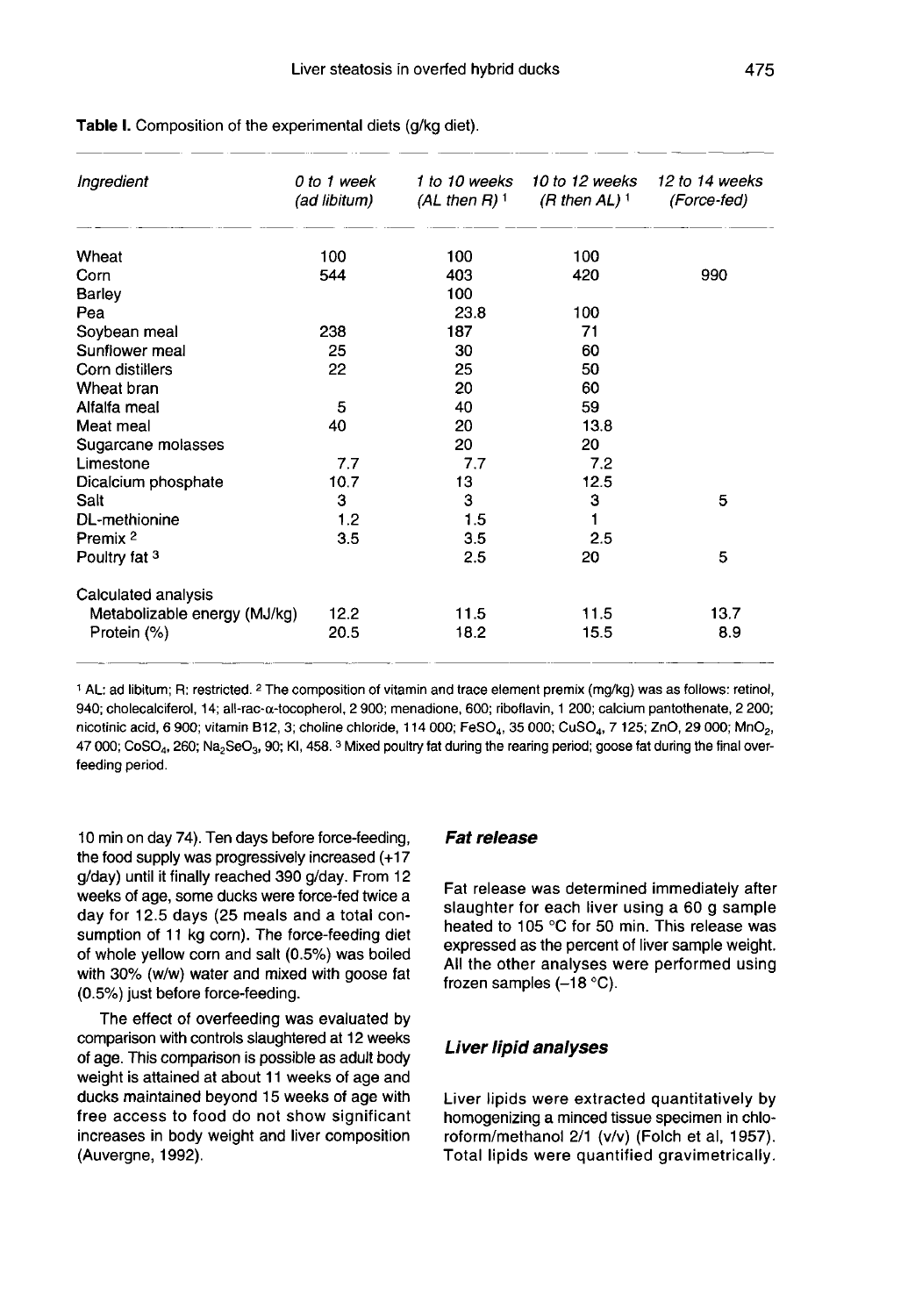Cholesteryl ester, triacylglycerol, free fatty acid, free cholesterol, monoglyceride and total phospholipid contents were determined by thin layer chromatography with a flame ionization detector (TLC-FID) using a latroscan analyzer with ten silica-gel thin layer chromatography rods (chromarods) and developing tank (latron Laboratories, Japan). Ten ug of lipid in 0.3 uL chloroform were spotted with a syringe on each chromarod. The chromarods were developed for 30 min in the developing tank saturated with the development solvent: hexane/diethyl ether/acetic acid 85/15/1 ( $v/v/v$ ) (Innis and Glaninin, 1981). After evaporation of the solvent at 50 °C, the chromarods were scanned with the latroscan. The hydrogen flow rate was 175 mL/min, the air flow rate 1 850 mL/min, the scanning speed 0.4 cm/s and the recorder sensitivity 50 mV. The software used (Boreal, JMBS Development, Grenoble, France) recorded chromatograms and integrated peaks with reference to an external standard (Sigma Chemical Co, St Louis, MO, USA). Due to the low concentrations of phospholipids in the fatty liver, the phospholipids had to be separated and concentrated using silica-gel Sep-Pak cartridges (Waters division of Millipore, Milford, MA, USA). Aliquots of total lipid extract were loaded onto the top of the Sep-Pak cartridge. Nonpolar lipids were removed with 30 mL chloroform and total phospholipids were eluted with 7.5 mL methanol. The methanol was evaporated and the phospholipids dissolved in chloroform (Juaneda and Rocquelin, 1985). Phosphatidic acid (PA), diphosphoglyceride (DPG), phosphatidylethanolamine (PE), phosphatidylinositol (PI), phosphatidylserine (PS), phosphatidylcholine (PC), sphingomyeline (SM) and lysophosphatidylcholine (LPC) contents were also determined by TLC-FID with the latroscan. Chloroform/methanol/water 80/35/5 (v/v/v) was used as the development solvent with a 35 min development time (Innis and Glaninin, 1981). Fatty acid profiles were determined from the total liver phospholipid extracts. Samples were trans-Fatty acid profiles were determined from the total<br>liver phospholipid extracts. Samples were trans-<br>esterified with 10 mL methanol:  $H_2SQ_4(5\% v/v)$ <br>in a flask with a reflux condenser at 80 °C for 2 h. in a flask with a reflux condenser at 80 °C for 2 h. The flask contents were transferred to a test tube containing 10 mL n-hexane and 10 mL distilled water. After thorough mixing, the two layers were separated. The upper layer, a solution of fatty acid methyl esters in n-hexane, was analyzed using a gas chromatograph (Gira Instruments, Morlaas, France) according to Slover and Lanza (1979). Samples were eluted by using a programmed column temperature increase of

3 'C/min from 150 °C to 190 °C after a 6 min stage at 150 °C, and an injector temperature of 250 °C. The FID temperature was 250 °C and a helium flow rate of 1.5 mL/min was applied in a 25 m capillary column (0.32 mm of diameter) with polyethylene glycol  $(0.5 \mu m)$  thickness) as stationary phase from Scientific Glass Engineering (Australia).

#### Blood plasma lipid analyses

Blood was sampled using 0.12% EDTA as an anticoagulant after a 12 h food deprivation period, immediately before slaughter. Plasma was obtained by using low speed centrifugation of blood. Total plasma cholesterol, free cholesterol, triacylglycerol and phospholipid levels were determined by enzymatic methods using kits (refs 61236, 61491, 61225, 61105) provided by BioMérieux (Charbonnière-les-Bains, France). Cholesterol esters were estimated as the difference between total and free cholesterol. Plasma phospholipids were separated from nonpolar lipids on chromarods using a hexane/diethyl oxide/acetic acid 85/15/3 (v/v/v) solvent (Mares et al, 1983) over a 40 min period. Nonpolar lipids were burned in the latroscan FID and phospholipids were then developed using chloroform/ methanol/water 80/35/5 (v/v/v) solvent for 35 min before solvent evaporation and scanning.

#### Other liver analyses

Crude liver protein (N x 6.25) was determined using the Kjeldhal method (AOAC, 1970). Dry matter was obtained after 12 h at 105 °C and ashes after 16 h at 550 °C.

#### Statistical analyses

All data were expressed as means and standard<br>error. Statistical analyses were performed using a one-way ANOVA. Pearson correlation analyses were performed to evaluate associations between fat release and biological variables. Probabilities of less than 0.05 were judged significant.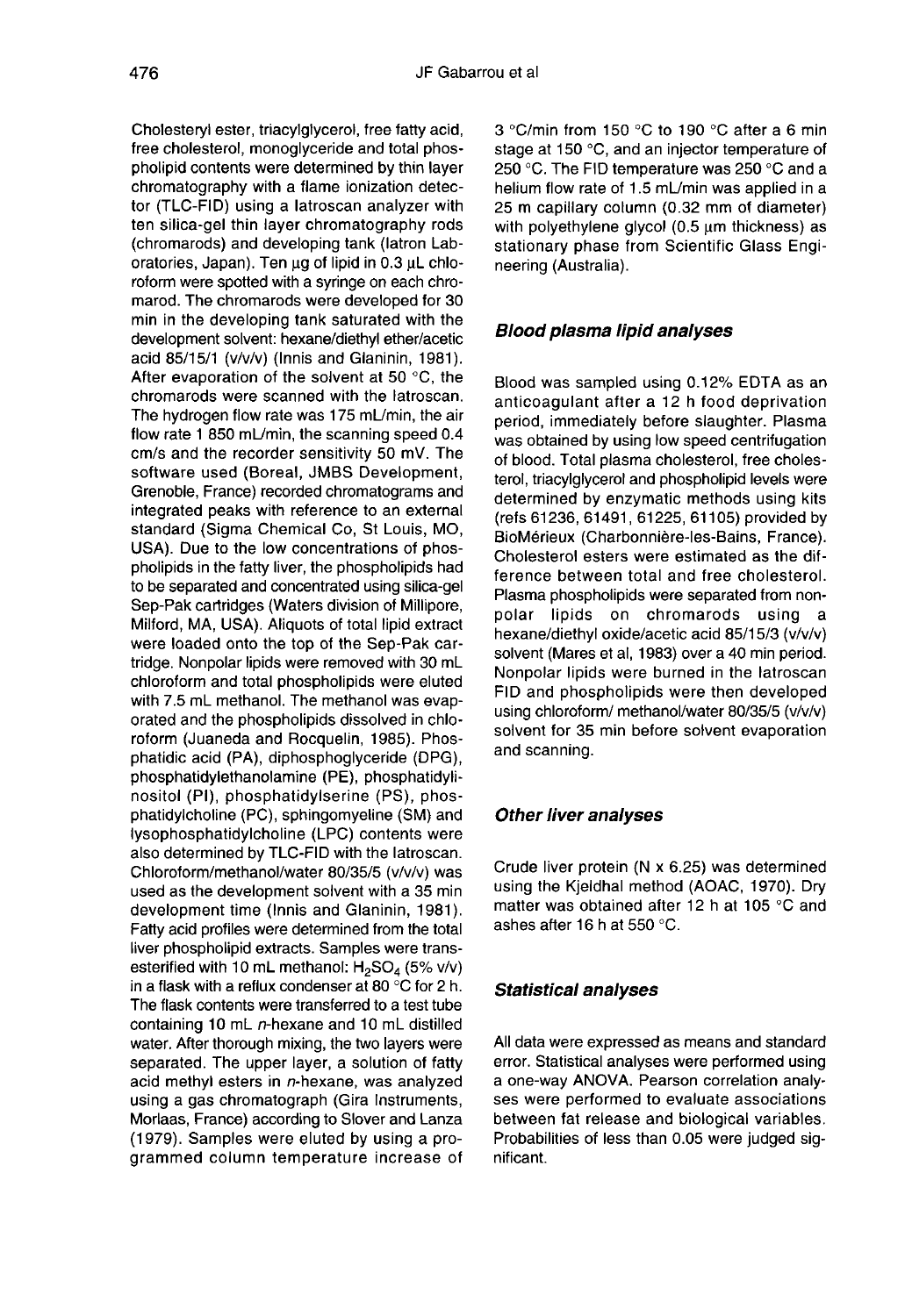# RESULTS

# Food intake, body and liver weights and fat release of foie gras

During the 12.5 day overfeeding period (two meals a day) each bird was force-fed an average amount of 11 kg corn (14% moisture). As a consequence, body and liver weights were significantly higher in the overfed than in the control group, but whereas body weight was 1.6-fold higher, liver weight was 10-fold higher (table 11). The liver contributed to 25% of the total body weight increase. Heatinduced fat release, negligible before overfeeding, was 40.7% of the liver weight. Individual variability was high. Coefficients of variation were 15 and 21% for the liver weight and fat release, respectively.

# Influence of overfeeding on liver composition

Liver components underwent large quantitative variations during force-feeding. These variations, shown in table III, have been expressed both as a proportion of liver weight and as total amount per liver. As a proportion of liver weight, lipids were dramatically preponderant in the overfed

Table II. Body, liver weights and liver fat release before and after overfeeding 1.

|                                | Before          | After           |  |
|--------------------------------|-----------------|-----------------|--|
| Body weight (g)                | $3.957 \pm 78$  | 6 504 ± 123 $*$ |  |
| Liver weight (g)               | $69 \pm 4$      | $695 \pm 29$ *  |  |
| Liver weight/body weight x 100 | $1.84 \pm 0.13$ | $10.7 \pm 0.39$ |  |
| Fat release $1$ (%)            | $0.1 \pm 0.1$   | $40.7 \pm 2$ *  |  |

1 Values are means ± SEM for data obtained from 14 animals both controls at 12 weeks (before) and overfed 11 kg corn/bird in 13 days (after). Fat release, used as an index of liver integrity, was expressed as the mass of fat released after heating a sample of liver for 50 min to 105 °C/mass of the liver before heating. \* Significantly different from measurement before overfeeding,  $P < 0.001$ .

Table III. Chemical composition of liver in ducks before and after overfeeding a.

| Overfeeding   | Before         | After                     | Before         | After             |
|---------------|----------------|---------------------------|----------------|-------------------|
|               |                | $q/100q$ of liver         |                | a/liver           |
| Water         | $69.9 + 0.4$   | $30.7 + 1.0$ *            | $47.8 \pm 2.5$ | $210.2 \pm 5.4$ * |
| Ash           | $1.4 \pm 0.1$  | $0.5 \pm 0.1$ *           | $0.92 \pm 0.1$ | $3.35 \pm 0.1$ *  |
| Crude protein | $21.5 \pm 0.2$ | $6.9 \pm 0.2$ *           | $14.8 \pm 0.8$ | $47.2 \pm 1.5$ *  |
| Lipids        | $3.4 + 0.1$    | $56.1 + 1.5$ <sup>*</sup> | $3.1 + 0.2$    | $429.3 \pm 2.7$ * |

a Values are means ± SEM for data obtained from 14 animals both controls at 12 weeks (before) and overfed group (after). \* Significantly different from measurement before overfeeding, P < 0.001.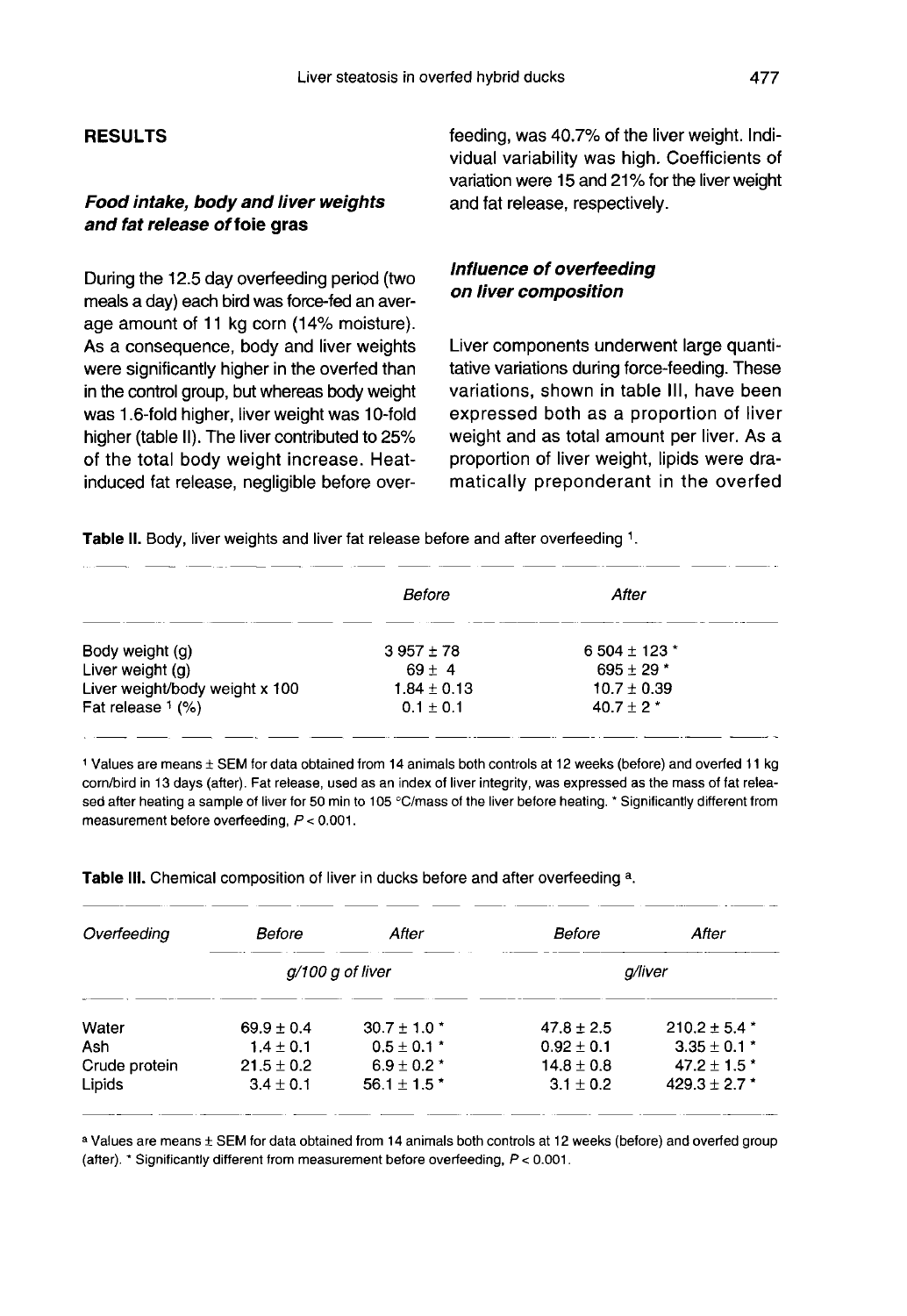$(56.1\%)$  than in the control group  $(3.4\%)$ . while the other components were unequally reduced. In absolute terms, every component was increased with large variations between each component. Whereas overfeeding induced a slight accumulation of water, protein and ash (3.4-, 2.2- and 2.6 fold, respectively), the total lipids were 138 fold higher in the overfed than in the control group. Table IV shows the changes in the composition of the liver lipids. Before overfeeding, the phospholipids accounted for 71.6% of the total lipids and for only 1.8% after, showing the lowest accumulation (2.6 fold) in the total amount per liver. Over the same period, triacylglycerols and cholesterol esters were higher in the overfed than in the control group (946- and 77-fold, respectively).

# Liver phospholipid composition

The liver composition observed in hybrid ducks (table V) before force-feeding differed noticeably from that of mammals (Lucas and Ridout, 1967) or that of geese (Leclercq et al, 1968). PE was the most abundant phospholipid form, followed by PC. After forcefeeding, PC was further reduced (32.4 to 22.9%,  $P = 0.06$ ). In the overfed group, PC was partly replaced by minor phospholipids such as PS, PA and DPG. Whereas the PE level was unchanged, the total amount of each class of phospholipid per liver was higher after overfeeding. The lowest increment was observed in PC (2.4-fold) compared to DPG (8-fold) or PA (4.9-fold).

As shown in table VI, the concentrations of C14:0, C16:0, C16:1 fatty acids were unchanged after overfeeding, while concentrations of fatty acids with longer chains were greatly modified. The concentration of stearic acid decreased, whereas that of oleic acid increased markedly from 10 to 26.3%. The concentrations of (n-6) polyunsaturated fatty acid concentration decreased from 5 to 3.7% for linoleic acid and, more dramatically, from 18.1 to 7.1 % for arachidonic acid. The total level of every fatty acid occurring in phospholipid form was higher after overfeeding except arachidonic acid which remained unchanged. The largest recorded increase concerned oleic acid (2.6-fold).

# Plasma lipid composition

Plasma lipid components were unequally modified by overfeeding (table Vil). The

| Overfeeding       | Before         | After                 | P<    | Before          | After            | P <   |
|-------------------|----------------|-----------------------|-------|-----------------|------------------|-------|
|                   |                | mol/100 mol of lipids |       |                 | mmol/liver       |       |
| Cholesteryl ester | $2.3 + 0.2$    | $1.8 + 0.2$           | NS.   | $0.11 \pm 0.02$ | $8.57 \pm 1.06$  | 0.001 |
| Triacylglycerol   | $10.5 \pm 1.5$ | $94.1 \pm 0.4$        | 0.001 | $0.47 \pm 0.1$  | $444.5 \pm 29.1$ | 0.001 |
| Free fatty acid   | $6.5 \pm 1.1$  | $1.0 \pm 0.1$         | 0.001 | $0.3 \pm 0.07$  | $4.55 \pm 0.84$  | 0.001 |
| Free cholesterol  | $7.8 + 0.4$    | $0.8 + 0.1$           | 0.001 | $0.34 \pm 0.03$ | $3.85 + 0.26$    | 0.001 |
| Monoglyceride     | $1.2 \pm 0.1$  | $0.6 \pm 0.1$         | 0.001 | $0.05 \pm 0.03$ | $2.43 \pm 0.26$  | 0.001 |
| Phospholipid      | $71.6 \pm 2.1$ | $1.8 \pm 0.2$         | 0.001 | $3.13 \pm 0.1$  | $8.20 \pm 0.8$   | 0.001 |

Table IV. Liver lipid composition before and after overfeeding a.

1 Values are means ± SEM for data obtained from 14 animals both controls at 12 weeks (before) and overfed group (after). Differences between groups were considered statistically significant when P < 0.05; NS: not significant.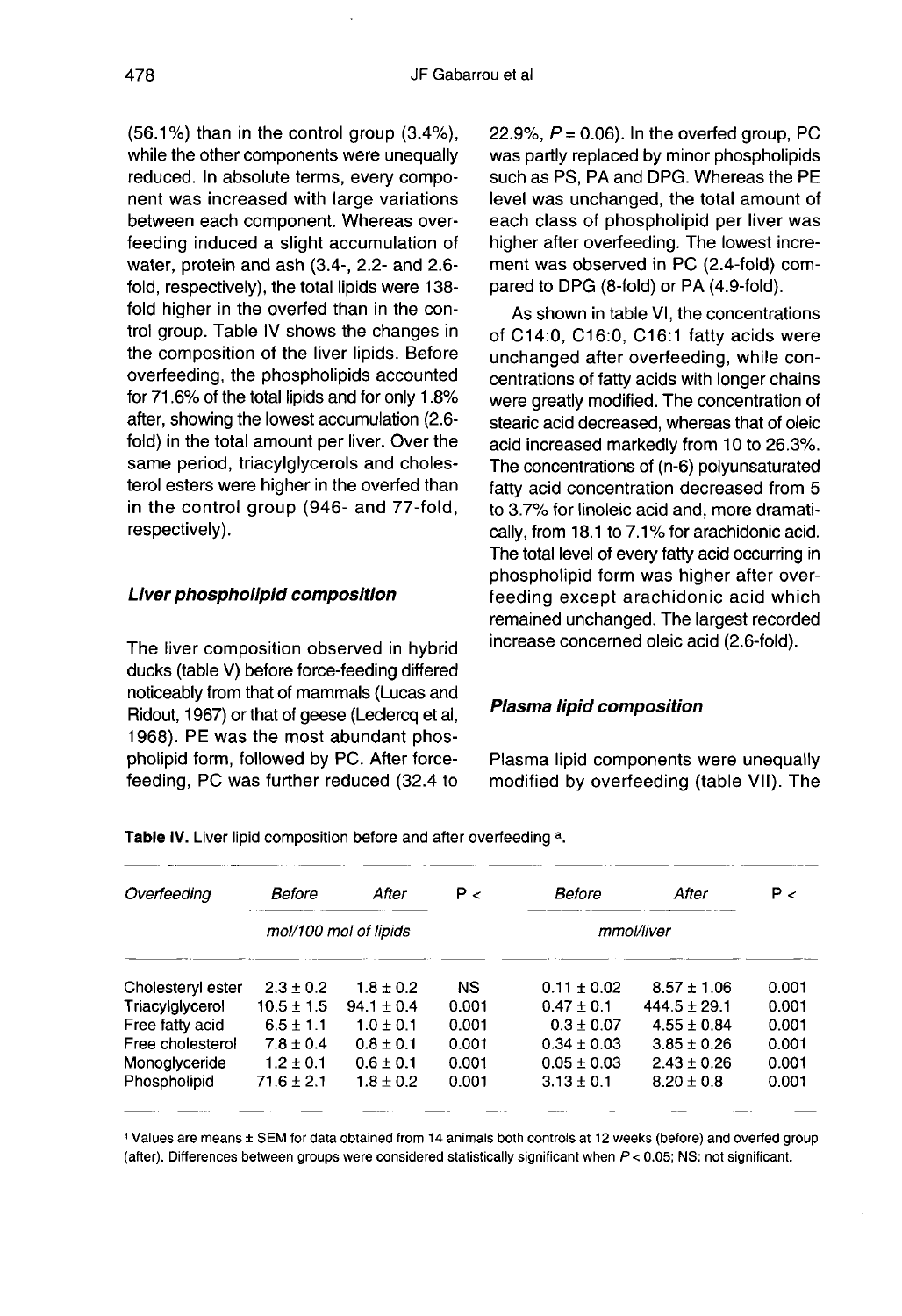| Overteeding              | Before        | After                        | P<        | Before          | After           | P<    |
|--------------------------|---------------|------------------------------|-----------|-----------------|-----------------|-------|
|                          |               | mol/100 mol of phospholipids |           |                 | mmol/liver      |       |
| Phosphatidic acid        | $3.2 \pm 0.6$ | $6.9 \pm 1.1$                | 0.01      | $0.10 \pm 0.01$ | $0.49 + 0.08$   | 0.001 |
| Disphosphoglycerides     | $0.8 + 0.1$   | $3.2 + 0.3$                  | 0.001     | $0.03 + 0.01$   | $0.25 + 0.03$   | 0.001 |
| Phosphatidylethanolamine | $60.5 + 3.3$  | $61.9 + 2.8$                 | <b>NS</b> | $1.89 \pm 0.15$ | $4.83 + 0.39$   | 0.001 |
| Phosphatidylinositol     | $1.0 \pm 0.2$ | $1.5 \pm 0.5$                | <b>NS</b> | $0.03 \pm 0.01$ | $0.13 \pm 0.05$ | 0.05  |
| Phosphatidylserine       | $0.6 \pm 0.1$ | $1.2 \pm 0.2$                | 0.05      | $0.03 \pm 0.01$ | $0.09 \pm 0.03$ | 0.001 |
| Phosphatidylcholine      | $32.4 + 3.4$  | $22.9 \pm 3.4$               | (0.06)    | $1.00 \pm 0.10$ | $2.35 + 0.61$   | 0.05  |
| Sphingomyelin            | $0.8 + 0.2$   | $1.2 \pm 0.2$                | <b>NS</b> | $0.03 + 0.01$   | $0.10 + 0.03$   | 0.01  |
| Lysophosphatidylcholine  | $0.7 + 0.3$   | $1.2 \pm 0.4$                | <b>NS</b> | $0.02 + 0.02$   | $0.10 + 0.02$   | 0.05  |

Table V. Liver phospholipid composition before and after overfeeding a.

a Values are means ± SEM for data obtained from 14 animals both controls at 12 weeks (before) and overfed group (after). Differences between groups were considered statistically significant when P < 0.05; NS: not significant.

phospholipid concentration (mmol/L) was only 1.6-fold higher than in the control group whereas the triacylglycerol concentration was increased 5.9-fold. There was always less free than esterified cholesterol: 1.3 versus 4.7 mmol/L before and 2.8 versus 7.5 mmol/L after force-feeding. The major phospholipid was always PC (table VIII). Its

| Overfeeding | Before         | After                     | P<        |
|-------------|----------------|---------------------------|-----------|
|             |                | mol/100 mol of fatty acid |           |
| 14:0        | $2.1 \pm 0.5$  | $2.2 \pm 0.3$             | NS.       |
| 16:0        | $21.1 \pm 0.2$ | $21.3 \pm 1.7$            | NS.       |
| $16:1(n-7)$ | $1.0 \pm 0.2$  | $0.5 \pm 0.3$             | NS.       |
| 18:0        | $38.8 \pm 1.6$ | $30.2 \pm 0.9$            | 0.001     |
| $18:1(n-9)$ | $10.0 \pm 1.1$ | $26.3 \pm 1.3$            | 0.001     |
| $18:2(n-6)$ | $5.0 \pm 0.1$  | $3.7 \pm 0.3$             | 0.01      |
| $18:3(n-3)$ | $0.2 \pm 0.1$  | Traces                    |           |
| 20:0        | $0.6 \pm 0.2$  | $1.4 \pm 0.6$             | <b>NS</b> |
| $20:2(n-6)$ | $1.8 \pm 0.3$  | $3.8 \pm 0.5$             | 0.01      |
| $20:3(n-6)$ | $1.3 \pm 0.2$  | $3.3 \pm 0.5$             | 0.01      |
| $20:4(n-6)$ | $18.1 \pm 0.4$ | $7.1 \pm 1.0$             | 0.001     |
| <b>SFA</b>  | $62.6 \pm 1.1$ | $55.2 \pm 1.6$            | 0.01      |
| <b>MUFA</b> | $11.0 \pm 1.2$ | $26.8 \pm 1.3$            | 0.001     |
| <b>PUFA</b> | $26.4 \pm 0.5$ | $18.0 \pm 0.9$            | 0.001     |

Table VI. Fatty acid composition of liver phospholipids before and after overfeeding a.

a Values are means ± SEM for data obtained from 14 animals both controls at 12 weeks (before) and overfed group (after). Differences between groups were considered statistically significant when P < 0.05; NS: not significant. SFA: total saturated fatty acid; MUFA: total monounsaturated fatty acid; PUFA: total polyunsaturated fatty acid.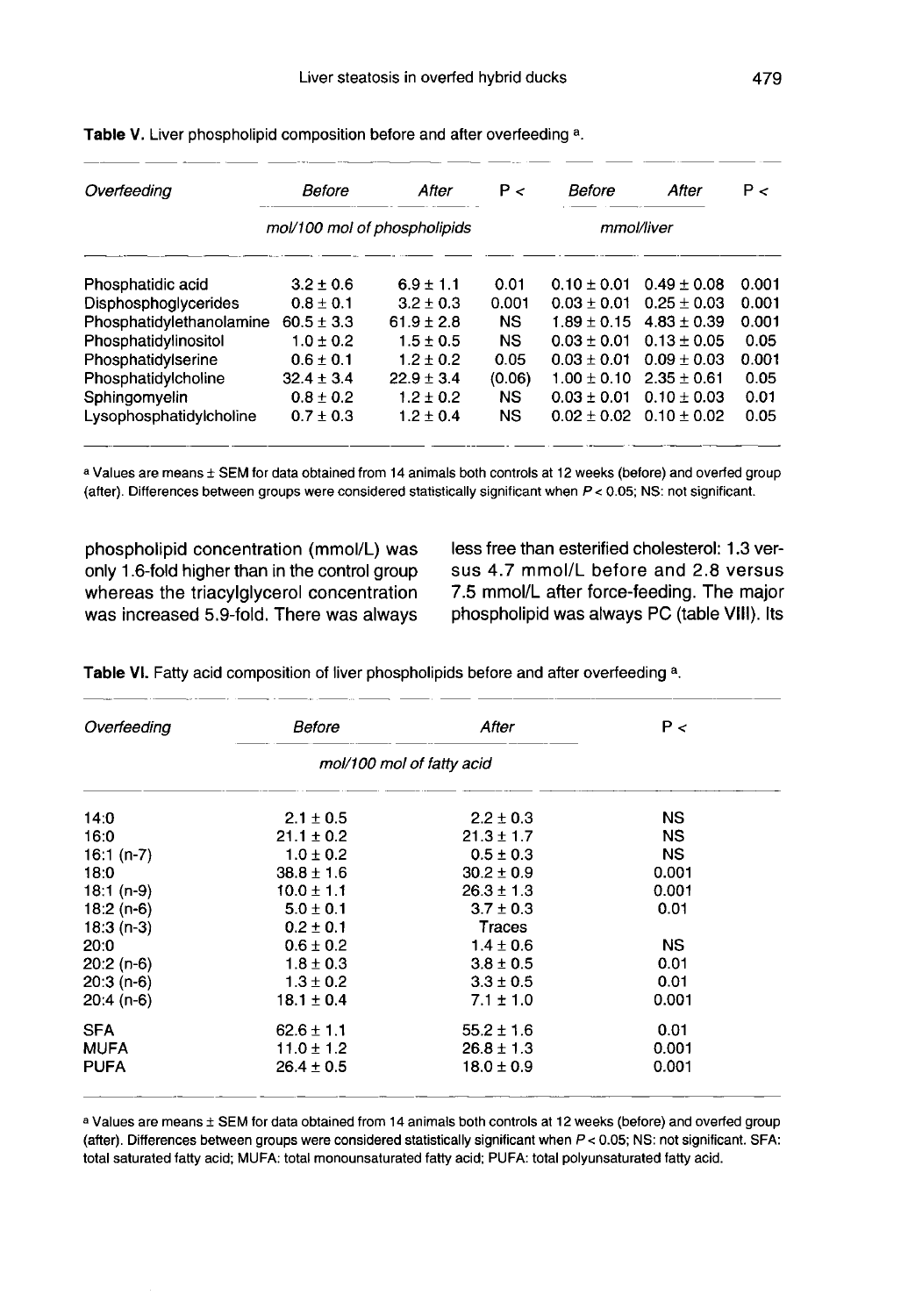| Overfeeding       | Before         | After                 | P<    | Before           | After         | P<    |
|-------------------|----------------|-----------------------|-------|------------------|---------------|-------|
|                   |                | mol/100 mol of lipids |       | mmol/L of plasma |               |       |
| Cholesteryl ester | $30.9 \pm 0.7$ | $23.0 \pm 1.6$        | 0.001 | $4.7 \pm 0.3$    | $7.5 \pm 0.8$ | 0.01  |
| Triacylglycerol   | $11.6 \pm 0.6$ | $31.2 \pm 1.8$        | 0.001 | $1.1 \pm 0.1$    | $6.5 \pm 0.6$ | 0.001 |
| Free cholesterol  | $15.1 \pm 0.5$ | $14.9 + 0.4$          | 0.01  | $1.3 \pm 0.3$    | $2.8 + 0.3$   | 0.001 |
| Phospholipids     | $42.4 \pm 0.5$ | $30.9 \pm 0.9$        | 0.001 | $3.7 \pm 0.1$    | $5.8 \pm 0.3$ | 0.001 |
|                   |                |                       |       |                  |               |       |

Table VII. Plasma lipid composition before and after overfeeding 1.

1 Values are means ± SEM for data obtained from 14 animals both controls at 12 weeks (before) and overfed group (after). Differences between groups were considered statistically significant when  $P < 0.05$ .

| Overfeeding                                  | Before        | After                        | P <       | Before          | After            | P <       |
|----------------------------------------------|---------------|------------------------------|-----------|-----------------|------------------|-----------|
|                                              |               | mol/100 mol of phospholipids |           |                 | mmol/L of plasma |           |
| Phosphatidic acid +<br>disphosphoglycerides  | $5.2 \pm 0.3$ | $2.8 + 0.3$                  | 0.001     | $0.15 + 0.01$   | $0.13 + 0.02$    | NS.       |
| Phosphatidylethanolamine                     | $2.0 + 0.2$   | $10.2 + 1.7$                 | 0.01      | $0.08 + 0.01$   | $0.55 \pm 0.11$  | 0.01      |
| Phosphatidylinositol +<br>phosphatidylserine | $0.2 \pm 0.1$ | $2.0 + 0.7$                  | 0.05      | $0.01 + 0.01$   | $0.11 \pm 0.40$  | NS.       |
| Phosphatidylcholine                          | $89.6 + 0.8$  | $83.0 + 1.0$                 | 0.05      | $3.32 + 0.11$   | $4.79 + 0.27$    | 0.01      |
| Sphingomyelin                                | $2.2 \pm 0.2$ | $1.9 \pm 0.1$                | <b>NS</b> | $0.08 \pm 0.01$ | $0.11 \pm 0.01$  | <b>NS</b> |
| Lysophosphatidylcholine                      | $0.8 \pm 0.3$ | $0.1 \pm 0.1$                | 0.05      | $0.02 + 0.02$   | $0.02 + 0.02$    | <b>NS</b> |

Table VIII. Plasma phospholipid composition before and after overfeeding 1.

1 Values are means ± SEM for data obtained from six animals before overfeeding and nine animals after overfeeding. Differences between groups were considered statistically significant when P < 0.05; NS: not significant.

concentration (mol/100 mol of phospholipid) was slightly but significantly reduced by overfeeding from 89.6 to 83.0%. The PE level was higher after overfeeding (10.2%) than before (2.0%). When phospholipids were expressed in mmol/L of plasma, only PC and PE were found to be higher after overfeeding (1.4- and 6.9-fold, respectively).

# Relationship between liver composition and fat release after heating of foie gras

Significant correlations between fatty liver characteristics (weight, composition and fat release) are shown in table IX. The high correlation coefficient ( $r = +0.78$ ) between fat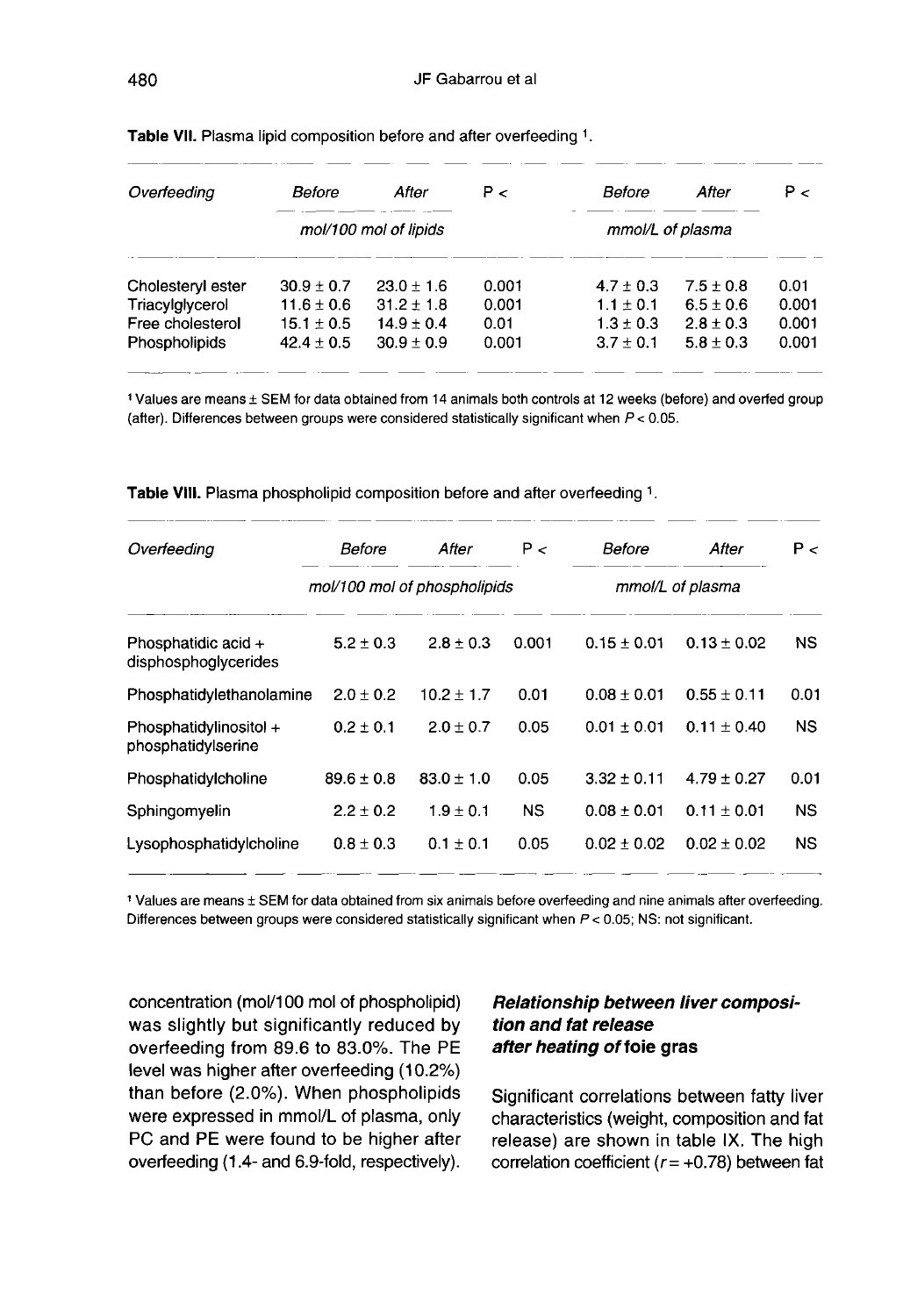| œ                                              | (%)             | Fat release Liver weight<br>G | (9100g)<br>Lipids |          | Triacylglycerol Phospholipids Phospatidyl- Phosphatidyl- Phospholipids<br>(mol/100 mL) (mol/100 mol)(mol/100 mol) (mol/100 mol) (mol/100 mol) | ethanolamine   | choline | C18:2 |
|------------------------------------------------|-----------------|-------------------------------|-------------------|----------|-----------------------------------------------------------------------------------------------------------------------------------------------|----------------|---------|-------|
| Fat release (%)                                | $\frac{8}{100}$ |                               |                   |          |                                                                                                                                               |                |         |       |
| iver weight (g)                                | 0.783           | $\frac{8}{1}$                 |                   |          |                                                                                                                                               |                |         |       |
| Lipids (g/100 g)                               | 0.890           | 0.854                         | $\frac{8}{1}$     |          |                                                                                                                                               |                |         |       |
| Triacylglycerol<br>(mol/100 mol)               | 0.749           | 0.787                         | 0.728             | 001      |                                                                                                                                               |                |         |       |
| Phospholipids<br>(mol/100 mol)                 | $-0.856$        | $-0.852$                      | $-0.867$          | $-0.832$ | $\frac{8}{100}$                                                                                                                               |                |         |       |
| mine<br>Phosphatidylethanolar<br>(mal/100 mal) | 0.719           | 0.390                         | 0.523             | 0.576    | $-0.625$                                                                                                                                      | $\frac{8}{10}$ |         |       |
| Phosphatidylcholine<br>(mol/100 mol)           | $-0.670$        | $-0.415$                      | $-0.528$          | $-0.567$ | 0.648                                                                                                                                         | $-0.949$       | 001     |       |
| Phospholipids C18:2<br>$(mol/100 \text{ mol})$ | $-0.757$        | $-0.851$                      | $-0.757$          | $-0.852$ | $-0.824$                                                                                                                                      | $-0.569$       | 0.611   | 00.1  |

Table IX. Pearson correlation coefficients between fatty liver characteristics 1.

481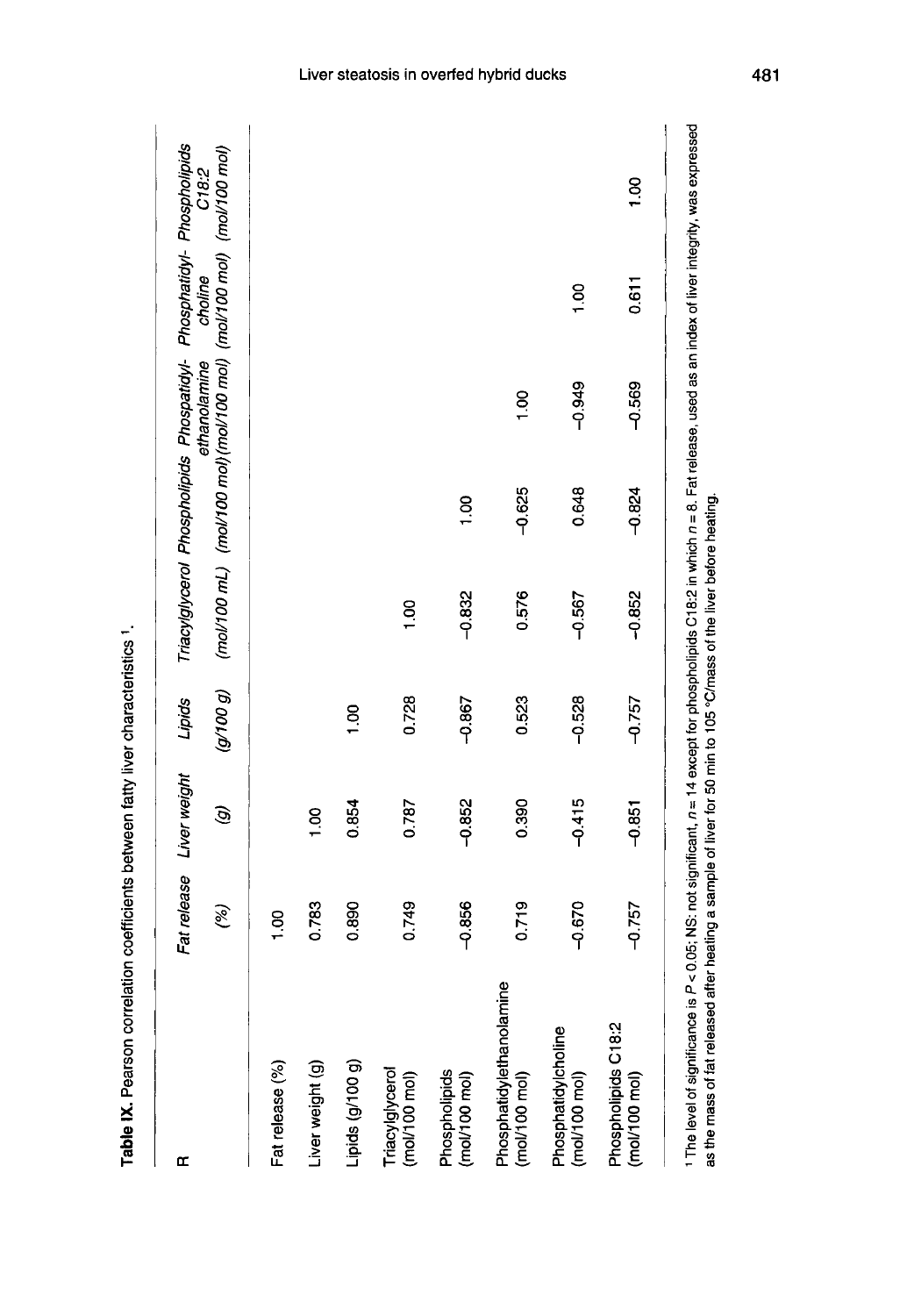release and the liver weight confirms previous results both in geese (Nir and Nitsan, 1976; Blum et al, 1990; Rousselot-Paillet et al, 1992) and ducks (Salichon et al, 1994). Concentrations of some liver components were also correlated with fat release. Of the lipids, triacylglycerols correlated positively  $(r= +0.75)$ , whereas total phospholipids and phosphatidylcholine correlated negatively  $(r = -0.86$  and  $-0.67$ , respectively). A significant correlation was also observed with the concentration of linoleic acid in the phospholipids  $(r = -0.52)$ . Nonlipid components corr  $(r = -0.86$  and  $-0.67$ , respectively). A significant correlation was also observed with the concentration of linoleic acid in the phoscorrelated negatively ( $r=-0.82, -0.87$  and - 0.75) with protein, water and ash concentrations, respectively. Several components were interrelated. Lipids and their major component, triacylglycerol, correlated positively with each other and with liver weight but negatively with phospholipids  $(-0.83 \text{ to }$ -0.87). A high and negative correlation (-0.95) was observed between PE and PC.

# **DISCUSSION**

The liver steatosis called foie gras has been more often described in geese than in ducks (Blum and Leclercq, 1973; Nir and Nitsan, 1976; Blum et al, 1990). In proportion to body weight, liver weight was 6.3 times higher in overfed than in control hybrid ducks. On the other hand, the proportion of body weight accounted for by liver weight in muscovy ducks is only 8.2 to 8.8% (Baudonnet-Lenfant et al, 1991) compared to geese whose livers represent 10.3% of their body weight (Bogin et al, 1984). This was mainly due to lipid accumulation which accounted for 56% of the liver weight as previously observed in geese (Blum et al, 1967; Blum and Leclercq, 1973) and in ducks (Baudonnet-Lenfant et al, 1991).

The mechanisms responsible for foie gras development are not yet fully understood. In birds, increased hepatic lipogenesis is a normal response to overfeeding.

Although VLDL blood concentration was found to be 13 times higher in force-fed geese (Hermier et al, 1991), lipids accumulated in the liver which could be the result of partial failure in the synthesis or secretion of VLDL compared to lipogenesis rate (Hermier et al, 1991; Salichon et al, 1991). In mule ducks, blood lipid concentrations showed similar changes. The increased plasma lipid contents (table VII) confirm that there is an active release into blood of newly synthesized lipids, especially triacylglycerol into the blood. The higher level of phospholipids in the plasma might be associated with enhanced lipoprotein secretion. It is possible that essential fatty acids are preferentially used for lipoprotein synthesis leading to lower accumulation in the liver.

The huge triacylglycerol accumulation (946-fold the initial amount) was also accompanied by accumulation (2.7- to 4.4-fold) of other structural components such as moisture, ash, protein and phospholipids. A balanced increase in liver components is important both for the development of steatosis and for liver integrity. Histological observations have shown that no lesions other than enlarged cells filled with fat were observed (Blum et al, 1990). Heat-induced fat release, which is currently used in industry to evaluate the quality of foie gras, seems to be a better quality marker (Blum et ai, 1990). It reaches maximum values when plasma membranes are broken and it correlates with various liver characteristics (positively with liver weight and lipid concentration, negatively with phospholipid titres). In muscovy ducks, fat remains in the liver but ash, protein and phospholipids are accumulated to a lesser extent, leading to the production of a smaller foie gras with a higher heatinduced fat release (Babilé et al, 1987; Salichon et al, 1994) which suggests lower cell integrity.

Dietary composition (99% corn) may influence the utilization of energy. Carbohydrates (80% of dried corn) stimulate fatty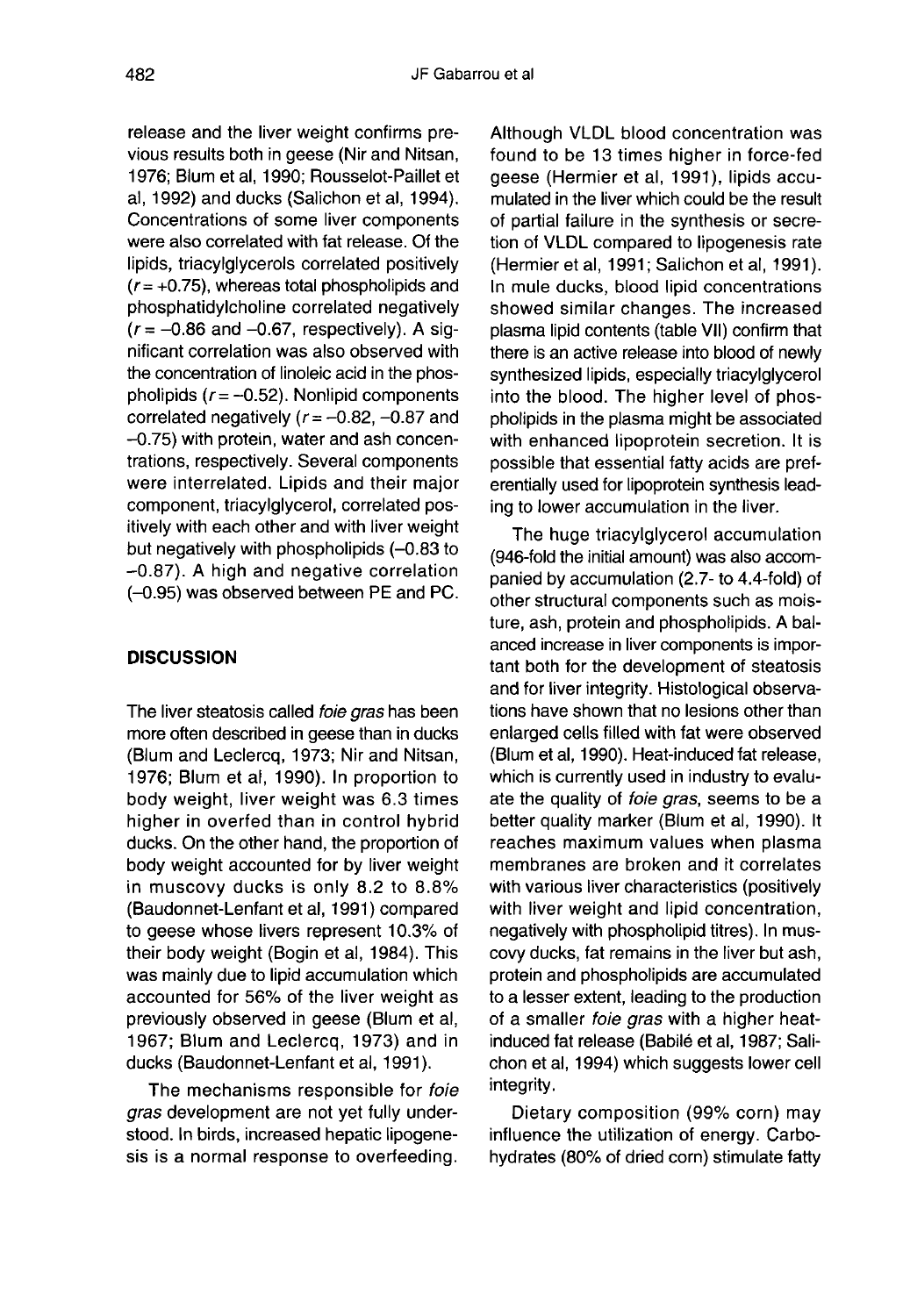acid synthesis (Tanaka et al, 1983), which explains the dominant formation of triacylglycerol (96% of liver lipids) and the relatively high concentration of cholesterol in its esterified storage form (Stone et ai, 1987). The total amount of free fatty acids and monoglycerides in mmol/liver were higher because they are precursors of triacylglycerol synthesis. The diet contained only 500 mg choline/kg corn although the animals' requirements range from 1 300 to 1 900 mg choline/kg food. This deficiency has been suggested to be an inductive factor in the formation of foie gras (Blum et al, 1967). Even though the absolute amounts of phospholipids and therefore of choline were increased, the phospholipid composition was modified. Moreover, the lower level of choline could contribute to the development of liver steatosis by increasing the secretion of long-chain fatty acids available for lipid synthesis and decreasing lipoprotein secretion (Aarsaether et al, 1988; Zeisel and Canty, 1993). The lower concentration of phosphatidylcholine was compensated for by a higher concentration of PS which could encourage PE synthesis (Houweling et al, 1992). The higher concentration of phosphatidic acid and diphosphoglycerides could result from an increased rate of concentrated phospholipid turnover (Exton, 1994). The analysis of plasma phospholipid composition confirmed the choline deficiency. As usual in this deficiency (Lucas and Ridout, 1967), the reduced phosphatidylcholine concentration was balanced by a higher concentration of PE.

So far, only the total lipids of *foie gras* were analyzed. This revealed an increase in saturated fatty acids and a decrease in linoleic acid content (Baudonnet-Lenfant et al, 1991; Salichon et al, 1994). Our results provided evidence for an essential fatty acid deficiency concerning not only triacylglycerol but phospholipids as well. Arachidonic acid was even scarcer than linoleic acid. Of course, lipid accumulation prevented a decrease in the total amount of essential fatty acids, but lipid composition confirmed the deficiency. It seems that phospholipids containing unsaturated fatty acids are crucial for stable lipid formation and, therefore, for triacylglycerol release into the blood (Redgrave et al, 1992). Essential fatty acids were replaced in phospholipids by minor polyunsaturated fatty acids (20:2 and 20:3) and, above all, by the monounsaturated oleic acid which is easily synthesized in poultry (Sonaiya, 1988). The higher level of n-6 polyunsaturated fatty acids (20:2 and 20:3) in phospholipids induced by force-feeding could be the result of a low activity in  $\Delta 6$ and A5 desaturase. These enzymes are under insulin control and further experiments should be undertaken to understand the influence of insulin on fatty acid composition in force-fed ducks or geese.

Finally, it may be concluded that *foie gras* which is obtained in hybrid ducks does not greatly differ from that obtained in geese. Development of liver steatosis requires a failure of the fat-releasing mechanisms into the blood and also the ability of liver cells to hypertrophy and accumulate fat in association with other structural components (water, minerals, proteins, phospholipids). Choline deficiency and decreased retention of essential fatty acids were observed. Further experiments must be undertaken to determine the effects of this choline deficiency and the relation between insulin and fatty acid composition in the liver.

#### REFERENCES

- Aarsaether N, Berge RK, Aarsland A, Svardal A, Ueland PM (1988) Effect of methotrexate on long-chain fatty acid metabolism in liver of rats fed a standard or a defined, choline-deficient diet. Biochim Biophys Acta 958, 70-80
- AOAC (1970) Official Methods of Analysis of the Association of Official Analytical Chemists, 11 th edn. 2.052
- Auvergne A (1992) Facteurs de variation de la composition corporelle et tissulaire des canards avant et